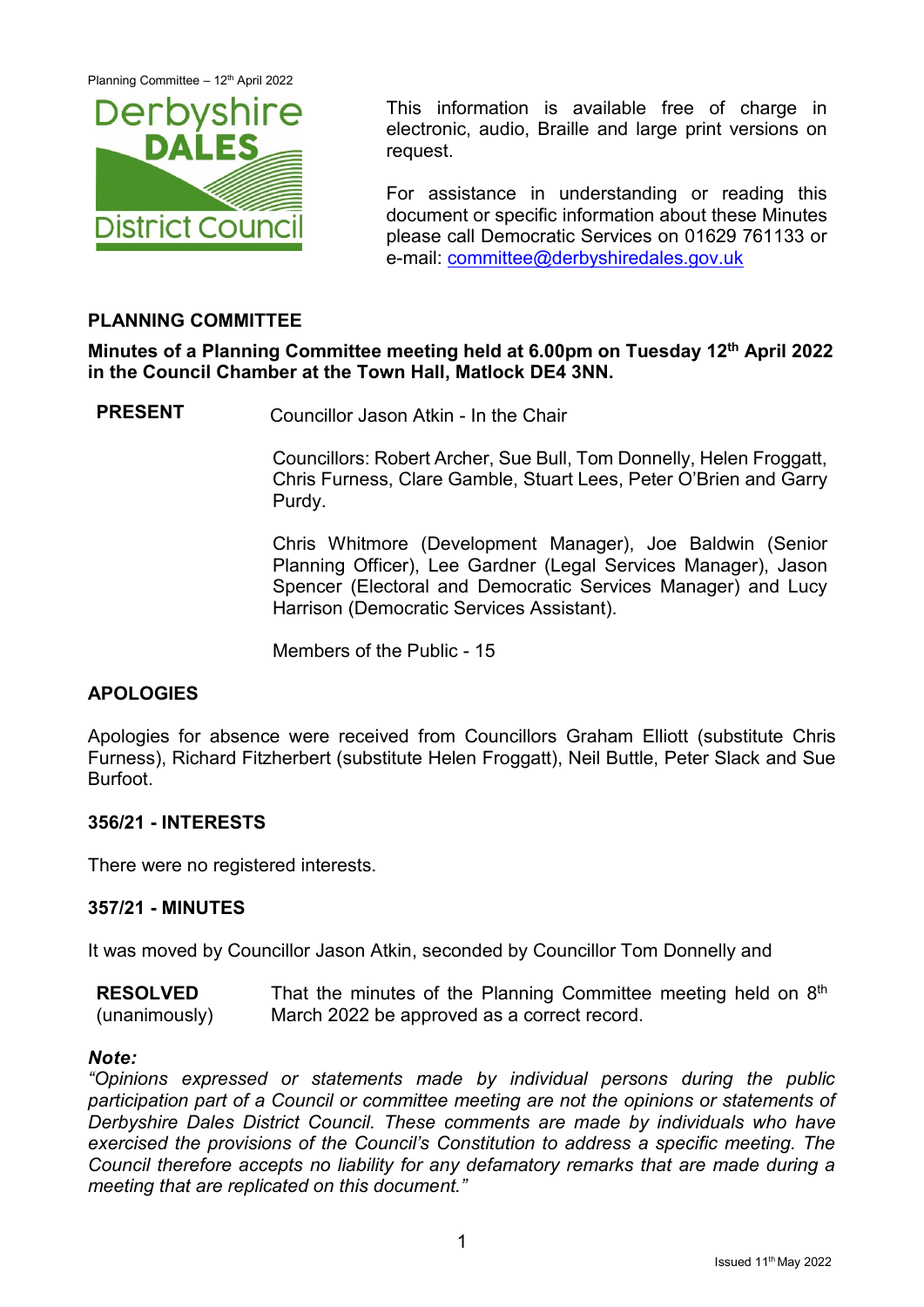## **358/21 - APPLICATION NO. 21/01345/FUL (Presentation and Site Visit)**

**Erection of rear extension accommodating a swimming pool and conversion of orangery/shed into kitchen and incorporation into main dwelling and retention of timber panelled gates, hot tub canopy and hot tub at Bradley hall, Yew Tree Lane, Bradley.**

The Senior Planning Officer gave a presentation showing details of the application and photographs of the site and surroundings.

The Committee visited the site prior to the meeting to allow Members to appreciate the proposal in the context of its surroundings.

In accordance with the procedure for public participation, Mr Paul Staley (Applicant) spoke in support of the application. Mr Simon Whitehead (Local Resident), Ernie Mitchell (Chair of Bradley Parish Council), Mr Duncan Bratt (All Saints Church Bradley Parochial Church Council) spoke against the application

Consultation responses were set out in section 5 of the report.

It was moved by Councillor Peter O'Brien, seconded by Councillor Garry Purdy and

**RESOLVED** That consideration of the application be DEFERRED to a future meeting to allow consultation with Historic England to be carried out and consideration be given to any matters of an ecclesiastical nature and the use of the hall as a party house.

**Voting:**

| For               | 9 |
|-------------------|---|
| <b>Against</b>    |   |
| <b>Abstention</b> | O |

The Chairman declared the motion **CARRIED**.

### **359/21 - APPLICATION NO. 21/01346/LBALT (Presentation and Site Visit) Erection of rear extension accommodating a swimming pool, conversion of orangery/shed into kitchen and incorporation into main dwelling and associated internal alteration at Bradley Hall, Yew Tree Lane, Bradley.**

The Senior Planning Officer gave a presentation showing details of the application and photographs of the site and surroundings.

The Committee visited the site prior to the meeting to allow Members to appreciate the proposal in the context of its surroundings.

Consultation responses were set out in section 5 of the report.

It was moved by Councillor Garry Purdy, seconded by Councillor Peter O'Brien and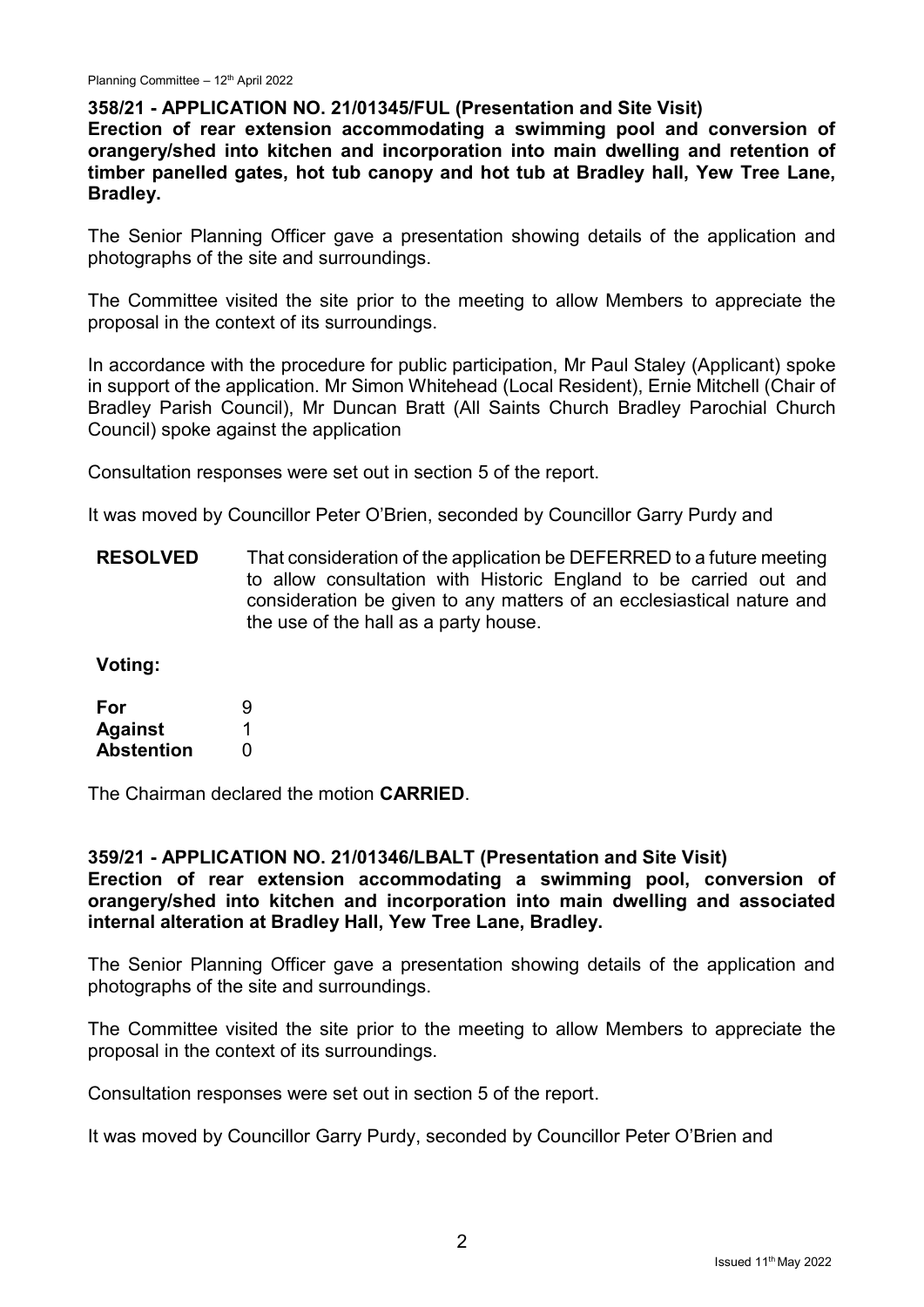**RESOLVED** That consideration of the application be DEFERRED to a future meeting to allow consultation with Historic England to be carried out and consideration be given to any matters of an ecclesiastical nature.

**Voting:**

| For               | 9 |
|-------------------|---|
| <b>Against</b>    |   |
| <b>Abstention</b> | O |

The Chairman declared the motion **CARRIED**.

## **360/21 - APPLICATION NO. 21/01449/FUL (Presentation and Site Visit) Single-storey front extension at One Stop, Lime Tree Road, Matlock.**

The Senior Planning Officer gave a presentation showing details of the application and photographs of the site and surroundings.

In accordance with the procedure for public participation, Mrs Abbie Trounson (Local Resident) spoke against the application.

Consultation responses were set out in section 5 of the report.

It was moved by Councillor Garry Purdy, seconded by Councillor Stuart Lees and

**RESOLVED** That planning permission be approved.

**Voting:**

| For               | 6 |
|-------------------|---|
| <b>Against</b>    | 4 |
| <b>Abstention</b> | O |

The Chairman declared the motion **CARRIED**.

**361/21 - APPLICATION NO. 21/01536/VCOND (Presentation and Site Visit) Proposed variation of condition 1 (approved details) of planning application 20/00595/VCOND to allow for alterations to the approved scheme to include the addition of a rooftop sales suite and outdoor pergola and associated alterations to appearance at Land North of Knockerdown Inn, Knockerdown, Ashbourne.**

The Development Manager gave a presentation showing details of the application and photographs of the site and surroundings.

The Committee visited the site prior to the meeting to allow Members to appreciate the proposal in the context of its surroundings.

Consultation responses were set out in section 5 of the report.

It was moved by Councillor Garry Purdy, seconded by Councillor Tom Donnelly and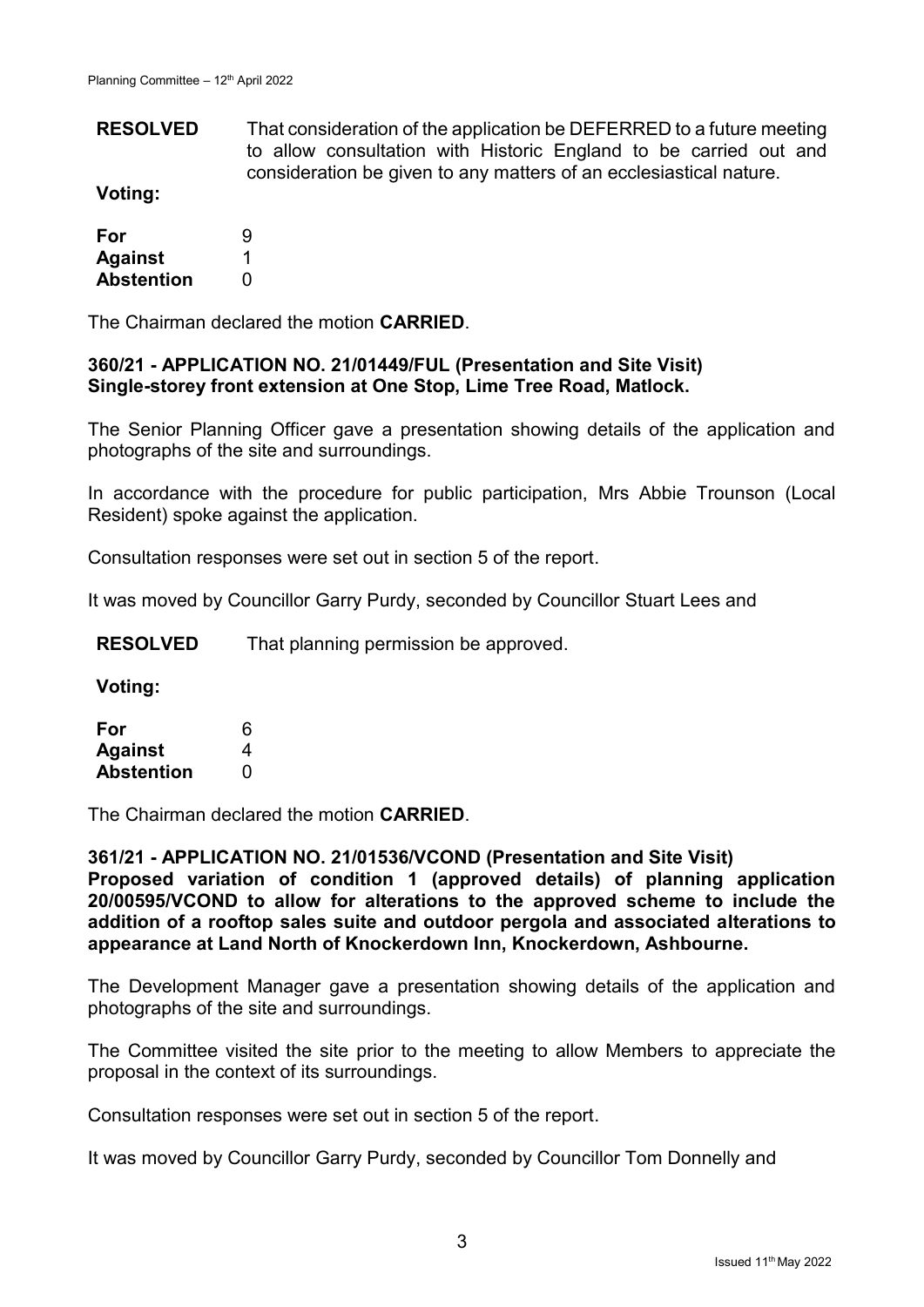**RESOLVED** (unanimously) That planning permission be approved subject to the conditions set out in the report and amended in the late representations sheet.

The Chairman declared the motion **CARRIED**.

The meeting was adjourned from 7:27pm to 7:43pm following consideration of this item.

#### **362/21 - APPLICATION NO. 22/00061/FUL (Presentation and Site Visit) Relevant demolition of a dwelling in a conservation area and erection of replacement dwellinghouse with associated access alterations at Chandlers West, West End, Wirksworth.**

The Development Manager gave a presentation showing details of the application and photographs of the site and surroundings.

The Committee visited the site prior to the meeting to allow Members to appreciate the proposal in the context of its surroundings.

Consultation responses were set out in section 5 of the report.

It was moved by Councillor Tom Donnelly, seconded by Councillor Garry Purdy and

- **RESOLVED** That planning permission be approved subject to the conditions set out in the report and additional conditions as set out below:
	- 1. That prior to demolition of the existing bungalow, details of the method of demolition and any dust suppression and management shall be submitted to and approved in writing by the Local Planning Authority.
	- 2. That prior to any demolition works taking place a phasing plan for the development shall be submitted to and approved in writing by the Local Planning Authority.

**Voting:**

| For               | 9 |
|-------------------|---|
| <b>Against</b>    | O |
| <b>Abstention</b> |   |

The Chairman declared the motion **CARRIED**.

### **363/21 - APPLICATION NO. 22/00087/REM (Presentation and Site Visit) Approval of reserved matters (appearance and landscaping) for the erection of 1no. dwellinghouse (outline planning consent 21/00887/OUT) at Lakewood, Old Coach Road, Tansley.**

The Development Manager gave a presentation showing details of the application and photographs of the site and surroundings.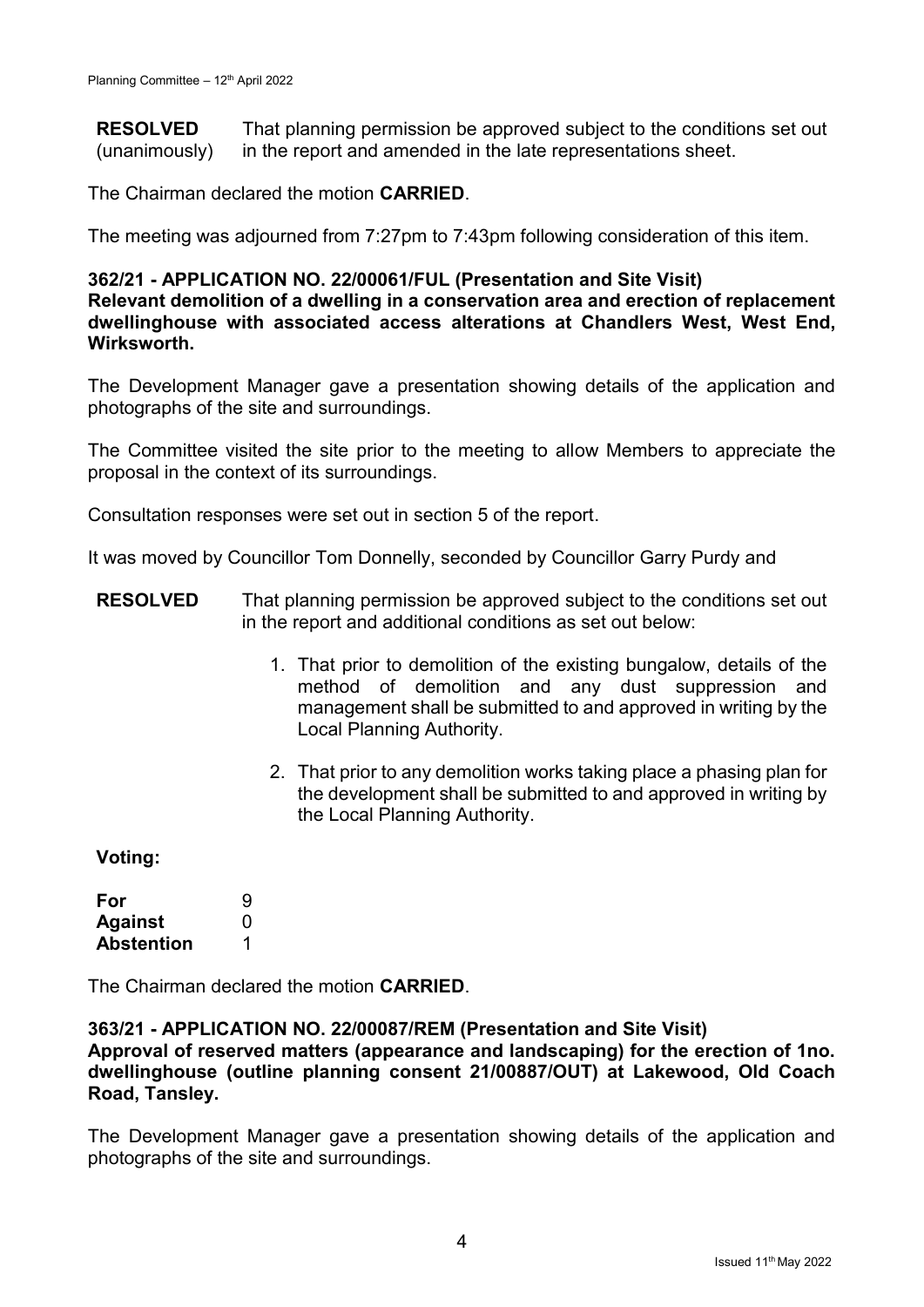The Committee visited the site prior to the meeting to allow Members to appreciate the proposal in the context of its surroundings.

Consultation responses were set out in section 5 of the report.

It was moved by Councillor Garry Purdy, seconded by Councillor Stuart Lees and

**RESOLVED** (unanimously) That planning permission be approved subject to the conditions set out in the report and additional condition as set out below:

> 1. That prior to installation of the full height corner window serving the bedroom in the north west and north east elevations, details of the measures to be introduced to prevent a loss of privacy between the occupants of the approved dwelling and existing residential properties along Mais Close shall be submitted to and approved in writing by the Local Planning Authority.

# **364/21 - APPLICATION NO. 22/00126/LBALT (Presentation and Site Visit) Internal layout alterations at 12 Sydnope Hall, Sydnope Hill, Two Dales, Matlock.**

The Development Manager gave a presentation showing details of the application and photographs of the site and surroundings.

The Committee visited the site prior to the meeting to allow Members to appreciate the proposal in the context of its surroundings.

In accordance with the procedure for public participation, Mr Rusty Hallam (Local Resident) and Mr Alan Davies (Local Resident) spoke against the application.

Consultation responses were set out in section 5 of the report.

It was moved by Councillor Peter O'Brien, seconded by Councillor Garry Purdy and

**RESOLVED** That planning permission be approved subject to the conditions set out in the report with amendment to the third condition to read as follows:

> That this consent does not convey authorisation to make drainage connections, which effects the exterior of building. Such works would require a separate grant of listed building consent.

**Voting:**

| For               | 9 |
|-------------------|---|
| <b>Against</b>    |   |
| <b>Abstention</b> | O |

The Chairman declared the motion **CARRIED**.

# **365/21 - DURATION OF MEETINGS (MOTION TO CONTINUE)**

At **8:24pm**, during the discussion of **Item 5.8 – 22/00273/PIP**